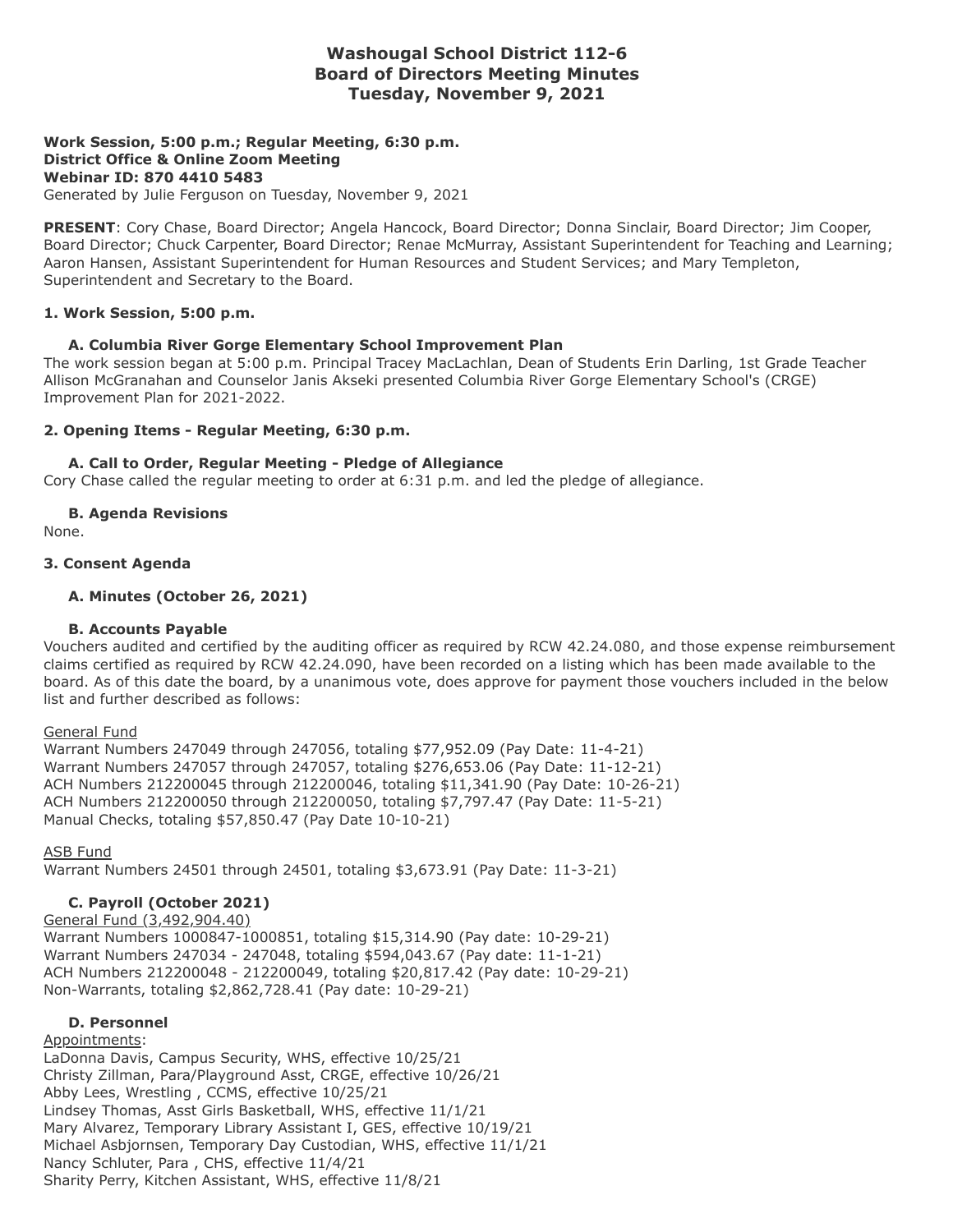Karen Streeter, Health Room Assistant, JMS, effective 11/3/21 Carla Morgan, Health Room Assistant, HES, effective 11/3/21 Wendy Mooers, Para, GES, effective 11/8/21

## Leaves of Absence:

Alexandra Yost, CTE ProTech/Food Truck Mngr, WHS, effective 11/1/21 -1/28/22 Jada Bea, Speech Lang Path Asst, District-wide, effective 10/28/21-12/1/21 Leon LaFrance, Night Custodian, GES, effective 10/28/21-11/2/21 Fran McCarty, Library Assistant I, WHS, effective 10/28/21-11/15/21 Stanelle Perry, Cook/Cashier, WHS, effective 11/1/21-11/19/21

## Limited Certification:

Alexandra Yost, Teacher (CTE Culinary), WHS, effective 11/1/21 - 6/15/22. Has a conditional CTE teaching certificate for **Culinary** 

# **E. Contracts**

# **F. Donations**

The General Federation of Women's Clubs, \$2,599.47, to purchase books for all Pre-K WSD programs.

# **G. Approval of Consent Agenda**

Chuck Carpenter moved to approve the consent agenda as presented, and Donna Sinclair seconded. The motion carried unanimously.

# **4. Comments**

# **A. Comments - Board of Directors**

Chuck Carpenter commented on the recent election and the loss of a valuable member, Donna Sinclair. He said he looks forward to welcoming the new member, Sadie McKenzie. Chuck shared that there should be an award for the whole district office administrative team like the board received.

Jim Cooper thanked Donna for her service on the board for four years and commented that people don't realize how much work is involved. Jim congratulated the girls cross country team on their success at state.

Donna Sinclair thanked Chuck and Jim for their comments. She said she attended the WSSDA General Assembly two weeks ago and shared the top six points going to the state legislature. Donna said she is very proud of her work on the board and the foundational changes that have happened during the past four years and she will remain a steadfast supporter of the district. She said she wishes everyone in this room, even the parents who challenged her, all the best. She said she knows the board will welcome Sadie McKenzie.

Angela Hancock thanked Donna for being our legislative representative for the past four years. She reminded everyone that there is no school this Thursday in honor of Veterans Day and thanked all the veterans. She shared that the high school is having a drama production this weekend and Mary Templeton has a part in it. She also congratulated the boys and girls cross country teams and shared that Stuff the Bus is starting and will run through December 3rd. Angela thanked the school psychologists for all their work with students, especially during these trying times and noted that it is National School Psychologist Week.

Cory Chase said that tonight is Donna's last meeting and he remembers first meeting Donna and all the conversations they have shared, some with opposing viewpoints. He stated that what makes a board work well is having different perspectives and being able to have adult conversations about them. He said he appreciates where they have come together as a team and he thanked her for her service. This is not an easy job and it is nothing like he envisioned, but the work being done is extremely important. He also recognized Veterans Day and thanked all veterans.

## **B. Student Representatives**

No students were able to join.

## **C. Superintendent's Update**

Superintendent Mary Templeton said she could go on and on about Director Sinclair. She said it has always been about being a team, even while disagreeing. She thanked Donna for her consistent commitment to all and she will be missed. That being said, we want to welcome Sadie McKenzie. Mary said she reached out to Sadie today and she is excited to join the team. She shared with her that she is joining an excellent team who are all about the children. Mary also shared that under the leadership of Donna Sinclair and this board, our graduation rate has gone up to 89% from 74% and schools are being recognized. She shared many of the awards and successes the district has enjoyed under this board's leadership. Mary ended her comment with a "thank you" to all the veterans for their service.

Assistant Superintendent Renae McMurray thanked Donna for her service to the board and being the legislative representative. She recognized the veterans in our community and shared some of the things happening in the